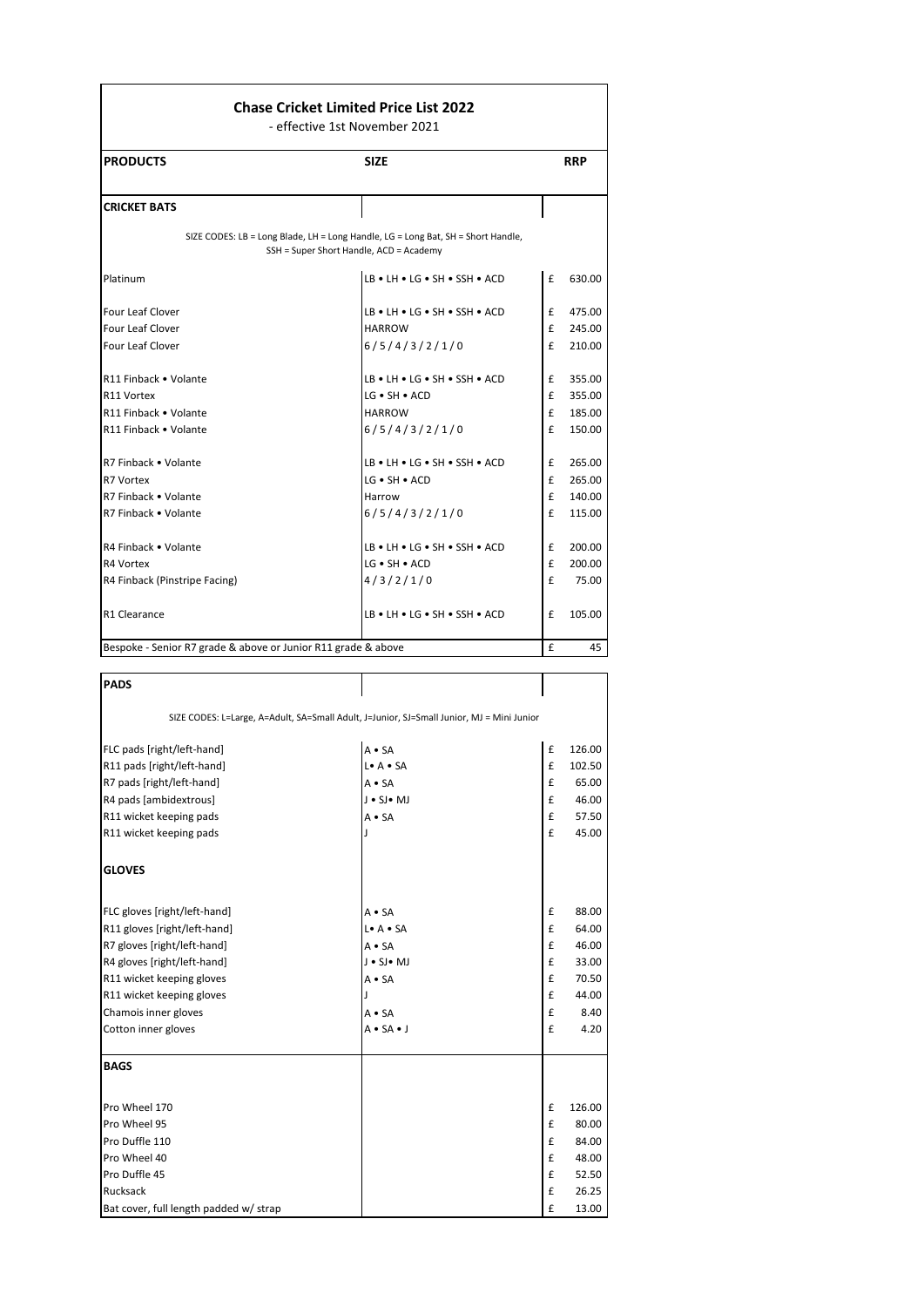## **Chase Cricket Limited Price List 2022**

- effective 1st November 2021

| <b>PRODUCTS</b>                                                     | <b>SIZE</b>                                              |   | <b>RRP</b> |
|---------------------------------------------------------------------|----------------------------------------------------------|---|------------|
| <b>ESSENTIALS</b>                                                   |                                                          |   |            |
| Pro Combi Thigh Guard [right/left-hand]                             | $A \cdot SA$                                             | £ | 36.75      |
| Pro Combi Thigh Guard [right/left-hand]                             |                                                          | £ | 36.75      |
| <b>ACCESSORIES</b>                                                  |                                                          |   |            |
| Pad Covers - Navy, Royal Blue, Maroon, Red, Yellow,<br>Black, Green | A                                                        | £ | 18.90      |
| Autograph bat                                                       | Mini - 45 cm                                             | £ | 7.00       |
| Autograph bat                                                       | Large - 83cm                                             | £ | 20.00      |
| <b>Cricket Balls</b>                                                | $4\frac{3}{4}$ QZ                                        | £ | 10.00      |
| <b>Cricket Balls</b>                                                | 5 1/2 OZ                                                 | £ | 10.00      |
| Cricket Balls - Yorker Practice PVC                                 |                                                          | £ | 7.00       |
| Bat Wax                                                             |                                                          | £ | 8.00       |
| <b>Bat Oil</b>                                                      |                                                          | £ | 5.00       |
| <b>Bat Mallet</b>                                                   |                                                          | £ | 10.00      |
| Grip Cone                                                           |                                                          | £ | 8.00       |
| Grips - Black/White Wave Grip                                       |                                                          | £ | 6.00       |
| <b>Grip Tape</b>                                                    |                                                          | £ | 6.00       |
| Bat presentation box                                                |                                                          | £ | 70.00      |
| CLOTHING                                                            |                                                          |   |            |
| Chase T Shirt                                                       | $XXL \bullet XL \bullet L \bullet M \bullet S \bullet B$ | £ | 18.00      |
| Hoodie                                                              | XXL . XL . L . M . S . B                                 | £ | 33.00      |
| Cricket trousers                                                    | XXL . XL . L . M . S . B                                 | £ | 25.00      |
| Cap                                                                 | $M \cdot Y$                                              | £ | 20.00      |
| Sun hat                                                             | $L \cdot M \cdot S \cdot B$                              | £ | 20.00      |
| <b>Important Information:</b>                                       |                                                          |   |            |
| Free postage over £250                                              |                                                          |   |            |

Protection pack available on all orders.

At Chase, we recommend these **weights** for each of our shapes:

FLC, Volante **2.7lb – 3.00lb**

Platinum, Finback **2.6lb-3.00lb**

Vortex **2.9-3.00lb**

Lighter weights can be achieved but in order to take weight out the profile will probably be reduced. Your order will include a range of the recommended weights.

The measurements below provide a guide to our bat sizes:

LB • Total Length 86.4cm • Blade Length 57.1cm • Blade Width 10.8cm

LH • Total Length 87.6cm • Blade Length 55.9cm • Blade Width 10.8cm

LG • Total Length 87.6cm • Blade Length 57.1cm • Blade Width 10.8cm

SH • Total Length 85.1cm • Blade Length 55.9cm • Blade Width 10.8cm

SSH • Total Length 83.8cm • Blade Length 55.9cm • Blade Width 10.8cm

ACD • Total Length 83.8cm • Blade Length 54.6cm • Blade Width 10.8cm

Vortex • please note this blade length is 20mm shorter on all available options

These sizes may vary as all our bats are handmade and unique.